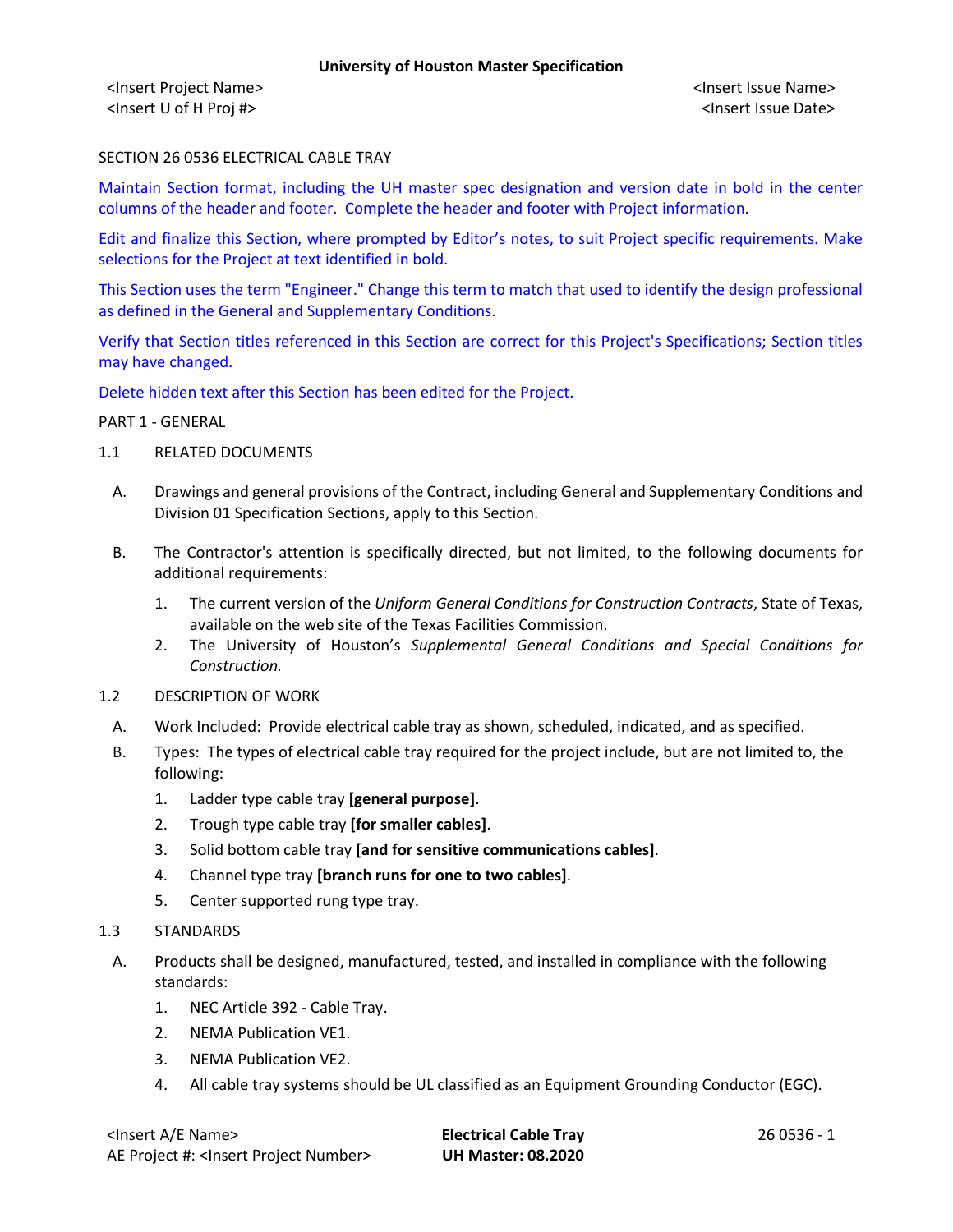<Insert Project Name> <Insert Issue Name> <Insert U of H Proj #> <Insert Issue Date>

### 1.4 QUALITY ASSURANCE

- A. Manufacturers: Provide products complying with these specifications and produced by one of the following:
	- 1. Eaton B-Line Series
	- 2. Chalfant, Inc.
	- 3. T. J. Cope, Inc.
	- 4. Mono-Systems, Inc.
- B. NEMA Compliance: All cable tray components shall comply with NEMA Standard VE1.

# 1.5 SUBMITTALS

- A. The submittal shall include, but is not limited to, the following:
	- 1. Manufacturer's cutsheets clearly indicating all products which will be used on the project.
	- 2. 1/8 inch scale floor plan layouts tray components, accessories, elevations, offsets, supports, and anchors.
	- 3. Additional information as required in Section 26 0001"Electrical General Provisions".
- 1.6 STORAGE AND HANDLING
	- A. Handle cable trays and appurtenances to avoid damage, breaking, denting, and scoring. Damaged equipment shall not be installed.
	- B. Store cable trays in a clean dry space and protect from weather.

### PART 2 - PRODUCTS

- 2.1 ELECTRICAL CABLE TRAY
	- A. General: Provide electrical cable trays in the types and sizes indicated, constructed in compliance with the applicable standards, and with additional features as indicated or required.
	- B. Class Designation: Provide NEMA Class 12C cable tray for use on this Project. Mounting supports shall be spaced consistent with the class designation.

|                 |                | <b>WORKING</b> |
|-----------------|----------------|----------------|
|                 | <b>SUPPORT</b> | <b>LOAD</b>    |
| <b>CLASS</b>    | <b>SPAN</b>    | (LBS./L.F.)    |
|                 |                |                |
| 8Α              | 8 feet         | 50             |
| 8B              | 8 feet         | 75             |
| 8C              | 8 feet         | 100            |
| 12A             | 12 feet        | 50             |
| 12B             | 12 feet        | 75             |
| 12C             | 12 feet        | 100            |
| 16A             | 16 feet        | 50             |
| 16B             | 16 feet        | 75             |
| 16C             | 16 feet        | 100            |
| 20A             | 20 feet        | 50             |
| 20 <sub>B</sub> | 20 feet        | 75             |
| 20C             | 20 feet        | 100            |
|                 |                |                |

C. Material: Cable trays and accessories shall be constructed of aluminum alloy 6063-T6**.** 

| <lnsert a="" e="" name=""></lnsert>                  | <b>Electrical Cable Tray</b> | 26 0536 - 2 |
|------------------------------------------------------|------------------------------|-------------|
| AE Project #: <lnsert number="" project=""></lnsert> | <b>UH Master: 08.2020</b>    |             |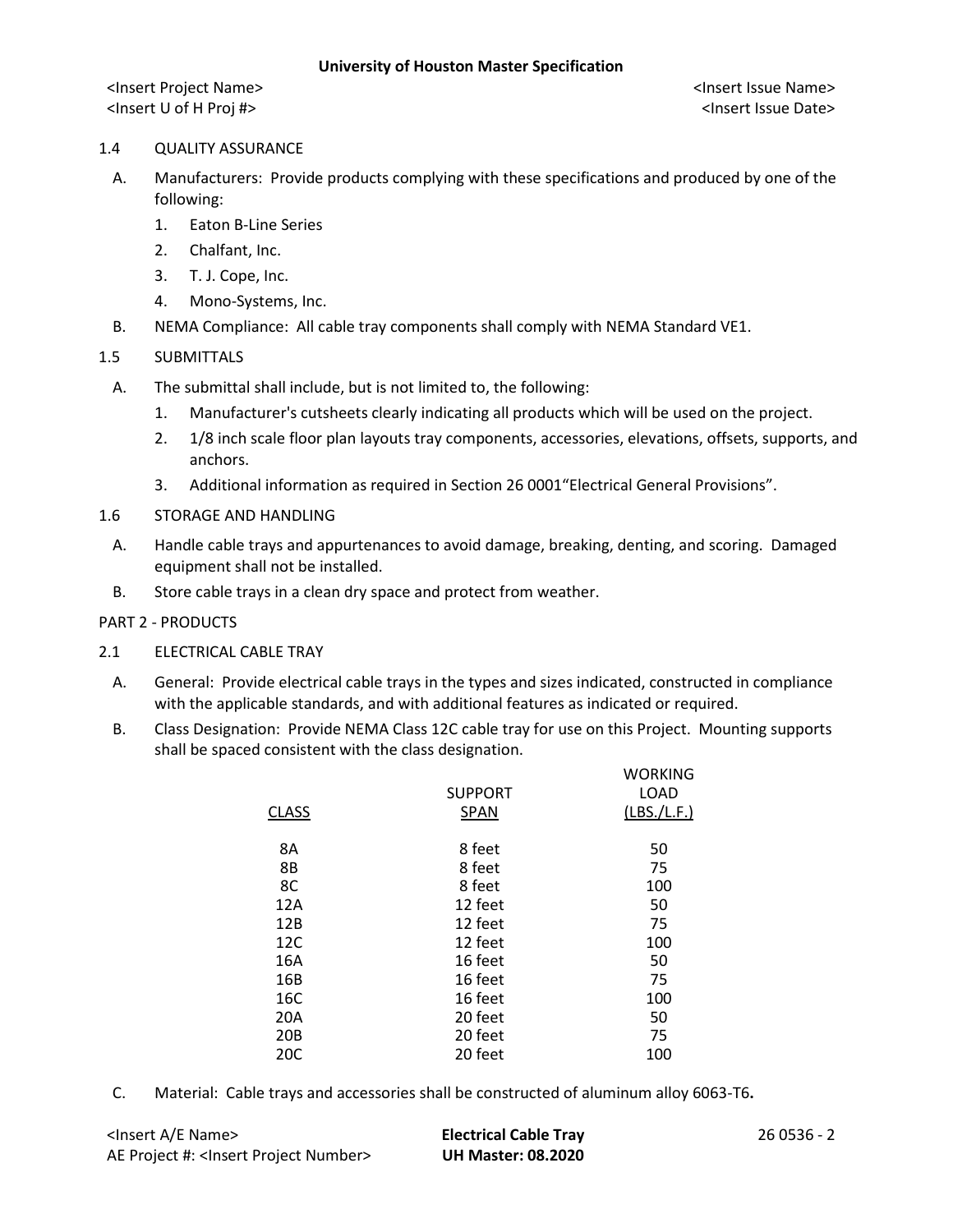### **University of Houston Master Specification**

<Insert Project Name> <Insert Issue Name> <Insert U of H Proj #> <Insert Issue Date>

- D. Finish: Aluminum cable tray shall be supplied in a natural finish state.
- E. Inside Width and Depth: Cable tray shall have a usable depth of **[3 inch] [4 inch] [5 inch] [6 inch]** and width of **[6 inch inches] [9 inch] [12 inch] [18 inch] [24 inch] [30 inch] [36 inch]** or as shown on the Drawings and required by the cable sizes.
- F. Elbows and Fittings: The bending radii of cable tray elbows and fittings shall be **[12 inch] [24 inch] [36 inch]** or as required by the cable bending limitations and construction details. All fittings to have 3 inch tangents.
- **G. [Ladder Type Cable Tray: Cable tray shall consist of two longitudinal side rails connected by individual cross members or rings. Rung spacing shall be [9 inch] on center.]**
- **H. [Trough Type Cable Tray: Cable tray shall consist of two longitudinal side rails with closely spaced rungs or ventilated bottoms with a maximum 4 inch opening between transverse elements.]**
- **I. [Solid Bottom Cable Tray: Cable tray shall consist of two longitudinal side rails connected with a corrugated or reinforced solid bottom.]**
- **J. [Channel Type Cable Tray: Cable tray shall consist of one piece construction and may be ventilated or solid bottom design. Cable tray shall be [3 inches] [4 inches] [6 inches] wide.]**
- **K. [Center Supported Tray: Cable tray shall be constructed of a center rectangular aluminum support which forms a spine to which cross rungs are attached. Cross rungs shall be bent up at their ends to form a center supported, open sided, ladder-like assembly. Rungs shall emanate from the top of the spine [to maximize usable area] [so that the spine divides the tray into two halves and the overall tray depth is minimized].]**
- L. Accessories: Provide barrier strips, hold down clips, box connectors, covers, and endplates where shown or required. Provide all necessary hangers and splice pieces as required to install the cable tray where shown or specified and as recommended by the manufacturer.
- M. All components shall be of the same manufacturer as the cable tray.
- N. Fire Stopping: Provide a permanent, reusable fire stop system which utilizes dustless heat expanding pillows or bags and is FM-approved and UL-classified for a minimum 2-hour fire rating. The system shall be fully removable and reusable without damage to the integrity of the seal and shall have been tested by UL for use with aluminum cable tray. The fire stopping system shall be KBS Seal bags as distributed by P-W Industries, Inc., Bio Fireshield/Metatalk, or an approved equal.

# PART 3 - EXECUTION

- 3.1 INSTALLATION
	- A. General: Install cable trays where shown, in accordance with the manufacturer's written instructions, NEC, NEMA Standard VE2, and with recognized industry practices to ensure that the cable trays comply with the specified requirements and serve the intended purposes. Coordinate installation with field conditions and all other trades. Install cable tray level. Minimum clear access space above top of cable tray shall be 12 inch, or as indicated; minimum clear access space in front of cable tray shall be 18 inches, or as indicated.
	- B. Finishing: Remove burrs and sharp edges of cable trays wherever these could possibly cause damage to wiring insulation or jacket.
	- C. Support: Cable tray shall be supported from the building slab using 1/2 inch threaded rod or a similar support on minimum 5 foot centers and at bends, cable drops, elbows, tees, reducers, and offsets, per NEMA VE2 or manufacturer recommendations.